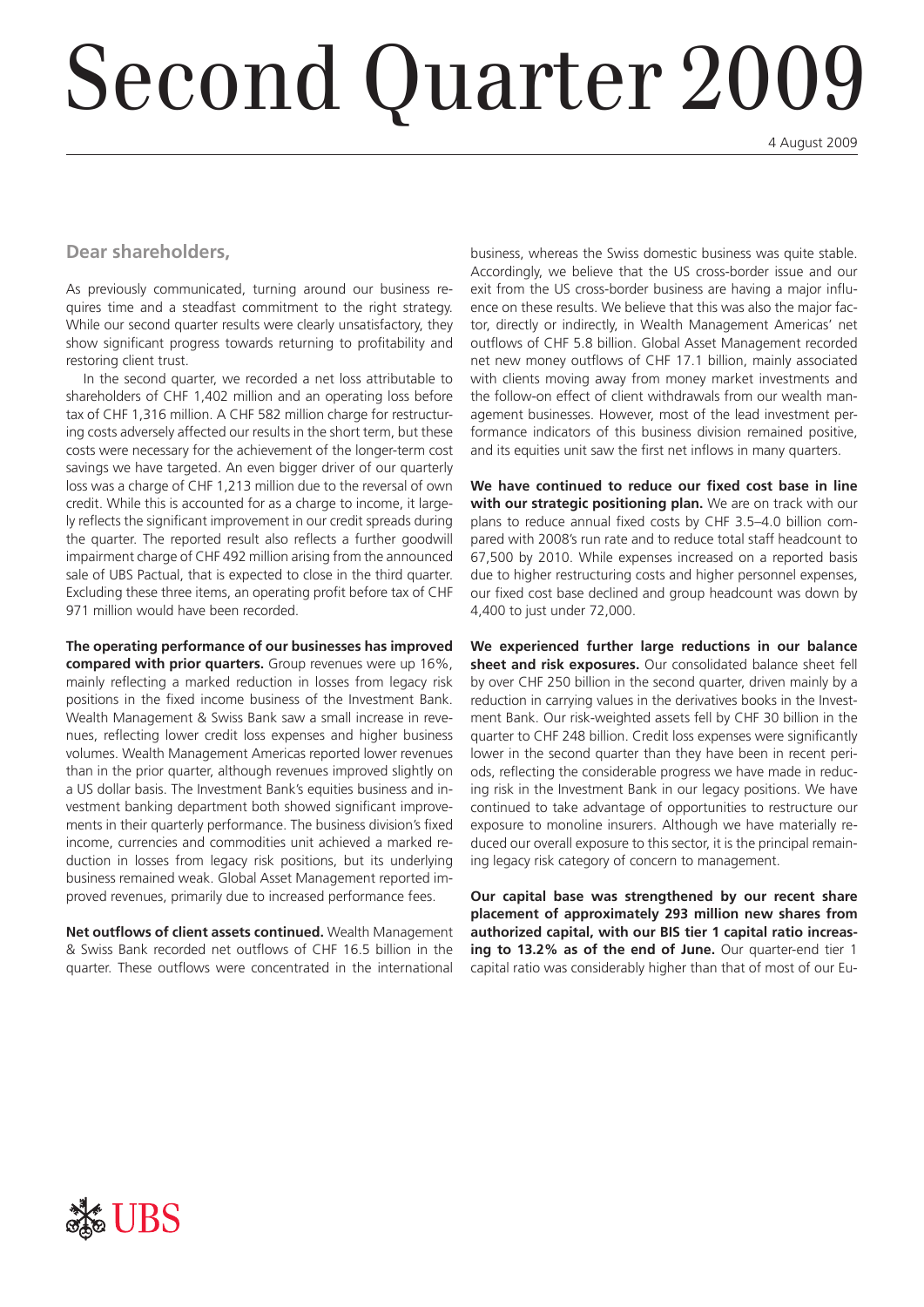ropean peers. Taking into account the estimated effects from the announced sale of UBS Pactual, BIS tier 1 capital would increase by approximately CHF 1 billion and risk-weighted assets would be CHF 3 billion lower. Upon closing, UBS's BIS tier 1 ratio is expected to increase by approximately 50 basis points, which would increase the 30 June 2009 pro forma ratio to 13.7%. As a result of our strengthened capital position and the further substantial reductions we have made to our balance sheet, the Group leverage ratio was 3.5%, exceeding the Swiss Financial Market Supervisory Authority's (FINMA's) 3% minimum.

**We look forward to a definitive resolution of the US cross-**

**border matter.** On 31 July, the US Government stated that an agreement in principle had been reached on the major issues relating to the IRS's John Doe Summons enforcement action, and that the parties expect to resolve the remaining issues shortly. This is a positive development in a matter that has adversely affected our efforts to regain the trust of our clients and to restore momentum to our businesses.

**Outlook –** Market conditions improved steadily during the second quarter, with asset prices rising as investor confidence began to return in many credit and equity markets. In spite of these positive economic signs, the overall economic environment in most of the regions in which we operate remains recessionary. Sustainable recovery is not yet visible.

We have seen increased activity levels among our wealth management clients, whose investment behavior appears progressively less risk averse. This should improve the fee-earning potential of our wealth and asset management businesses. For our investment banking businesses, the current positive momentum in the equity markets provides a good backdrop for improvement in our equities and investment banking franchises. Credit markets are also buoyant, but our restrictive allocation of balance sheet and other resources to many of our fixed income businesses reflects our conservative view on risk taking as those businesses rebuild. Overall, our outlook remains cautious, consistent with our view that economic recovery will be constrained by low credit creation and the structural weaknesses in consumers' and governments' balance sheets.

4 August 2009

Yours sincerely,

UBS

of Guislut

Kaspar Villiger Oswald J. Grübel

Chairman of the BoD Group Chief Executive Officer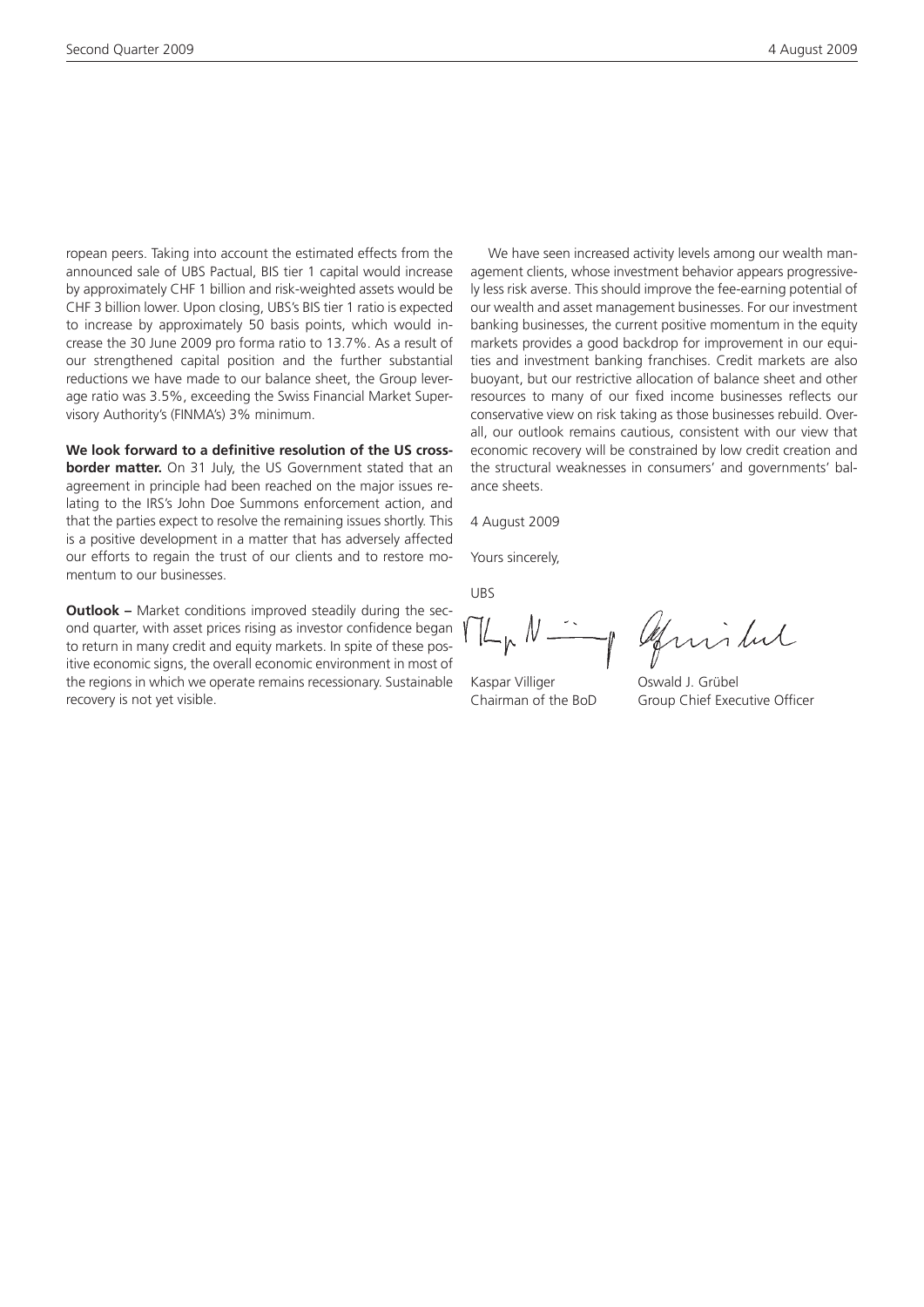## 2Q09 UBS key figures



#### **Group results**

|                                                                              | As of or for the quarter ended |         |         | % change from |       | Year-to-date |           |
|------------------------------------------------------------------------------|--------------------------------|---------|---------|---------------|-------|--------------|-----------|
| CHF million, except where indicated                                          | 30.6.09                        | 31.3.09 | 30.6.08 | 1009          | 2008  | 30.6.09      | 30.6.08   |
| Operating income                                                             | 5,770                          | 4.970   | 3.984   | 16            | 45    | 10.740       | (50)      |
| Operating expenses                                                           | 7.093                          | 6.528   | 8.110   | a             | (13)  | 13.621       | 15.957    |
| Operating profit before tax (from continuing and<br>discontinued operations) | (1.316)                        | (1.547) | (4,067) | ל 1           | 68    | (2.863)      | (15, 829) |
| Net profit attributable to UBS shareholders                                  | 1.402                          | (1.975) | (395)   | 29            | (255) | (3,376)      | (12, 012) |
| Diluted earnings per share (CHF) <sup>1</sup>                                | (0.39)                         | (0.57)  | (0.16)  | 32            | (144) | (0.96)       | (4.98)    |

| <b>Balance sheet and capital management</b> |           |                                |               |  |  |  |  |  |
|---------------------------------------------|-----------|--------------------------------|---------------|--|--|--|--|--|
|                                             |           | As of or for the quarter ended | % change from |  |  |  |  |  |
| CHF million, except where indicated         | 30.6.09   | 31309                          | 1009          |  |  |  |  |  |
| Total assets                                | 1.599.873 | 1.861.326                      | 14            |  |  |  |  |  |
| Equity attributable to UBS shareholders     | 33.545    | 31,283                         |               |  |  |  |  |  |
| BIS total ratio (%) <sup>2</sup>            | 17 7      | 14 7                           |               |  |  |  |  |  |
| BIS risk-weighted assets <sup>2</sup>       | 247.976   | 277.665                        |               |  |  |  |  |  |

#### **Key performance indicators**<sup>3</sup>

| . .                                       |         | As of or for the quarter ended |         |         | Year-to-date |  |
|-------------------------------------------|---------|--------------------------------|---------|---------|--------------|--|
| CHF million, except where indicated       | 30.6.09 | 31.3.09                        | 30.6.08 | 30.6.09 | 30.6.08      |  |
| Performance                               |         |                                |         |         |              |  |
| Return on equity (RoE) (%)                |         |                                |         | (21.0)  | (80.8)       |  |
| Return on risk-weighted assets, gross (%) |         |                                |         | 8.9     | 0.2          |  |
| Return on assets, gross (%)               |         |                                |         | 1.3     | 0.0          |  |
| Growth                                    |         |                                |         |         |              |  |
| Net profit growth $(\%)^4$                | N/A     | N/A                            | N/A     | N/A     | N/A          |  |
| Net new money (CHF billion) <sup>5</sup>  | (39.5)  | (14.9)                         | (43.8)  | (54.4)  | (56.5)       |  |
| Efficiency                                |         |                                |         |         |              |  |
| Cost/income ratio (%) <sup>6</sup>        | 115.2   | 106.9                          | 202.6   | 111.1   | N/A          |  |
| Capital strength                          |         |                                |         |         |              |  |
| BIS tier 1 ratio $(\%)^2$                 | 13.2    | 10.5                           |         |         |              |  |
| FINMA leverage ratio $(\%)^2$             | 3.46    | 2.71 <sup>7</sup>              |         |         |              |  |

**Footnotes:** 1 Refer to "Note 8 Earnings per share (EPS) and shares outstanding" in the financial statements of the second quarter 2009 report. 2 Refer to the "Capital management" section of the "Capital" section of the se